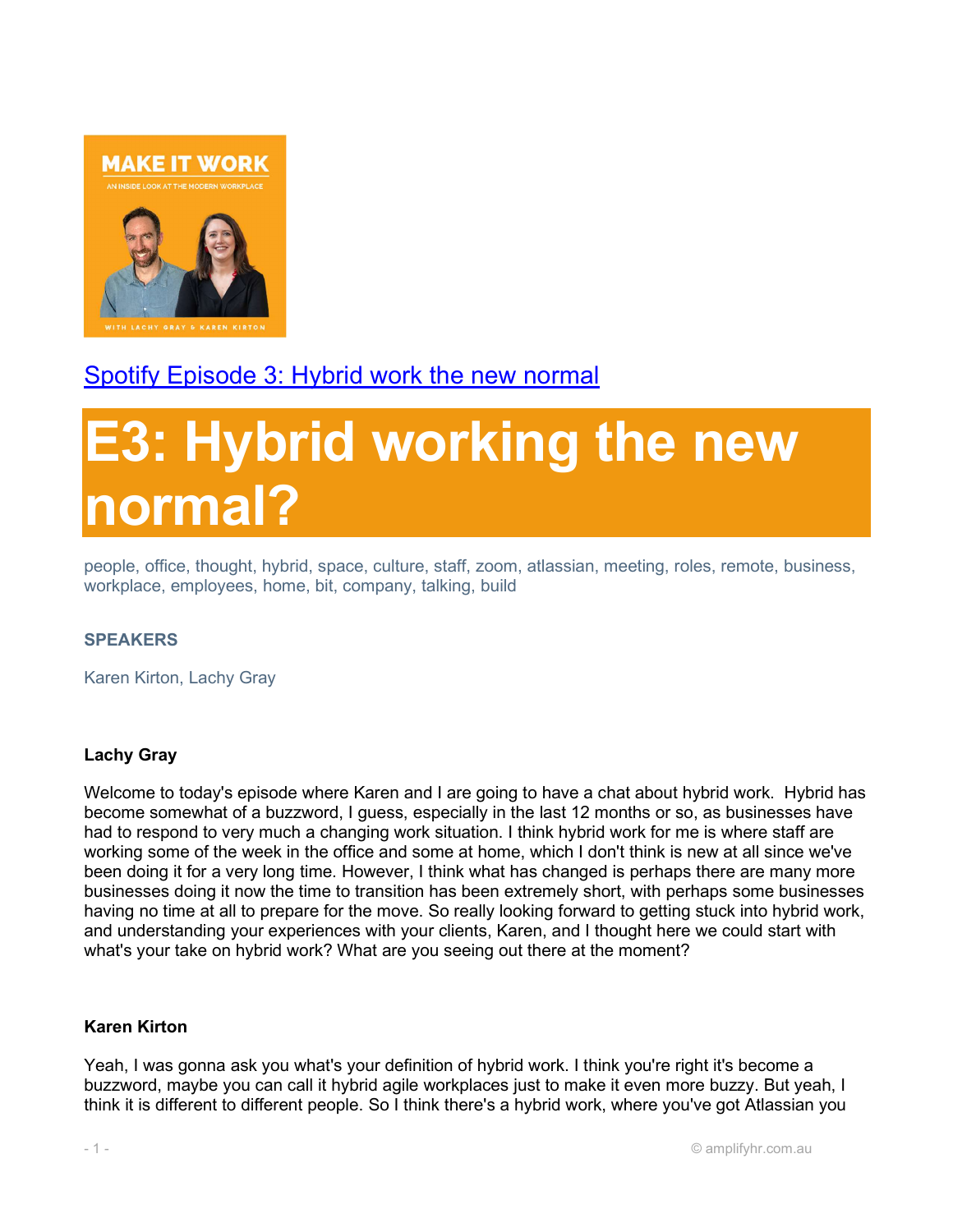know so they came out just in the last week or so, and Cannon-Brooks said that he's actually really concerned about workers being burnt out with hybrid work. So for that reason, they say we're basically going to work from anywhere, policy, and then now only expected to come to the office four times a year. So, technically is that hybrid work because they still come into the office and they're still keeping office spaces. Like I know somebody who works for Atlassian and, you know, even through all the lockdown he was still going into the office because he doesn't have the home space to be able to work. So they're still keeping offices that are still hybrid or are that remote, and then you've got offices that have mandated set days for people to come in. So, is that hybrid work or is that just, we're sticking our toes into the idea that people can continue to work remotely but we're still going to have this structure around it. I think there's a real spectrum of hybrids, which is why it's probably so much in the news as well because everyone's trying to work out well, what is it and what does it mean to me. I am seeing it across that spectrum as well so I think organizations that have gone fully remote and now trying to think about, well how do we have some office time, even if it's not an office space. I've definitely seen and even just myself, I've been in the city so much more recently. A lot more workers on public transport like the roads have been a bit crazy for a little while but public transports are now getting back to, you know, pandemic type levels or pre pandemic. I should say levels of occupancy on the trains and the buses so there are definitely more people coming back into the office so you know. But is that hybrid when you're saying "Well you have to come in on Monday and Tuesday every week," or is it just trying to replicate an office but allowing people flexibility. What are your thoughts?

# Lachy Gray

Yeah, it's a good question, isn't it? I don't think there is one definition. So, I think for me the way I think about it is, where do you do, the majority of your work and is the company maintaining an office of some description. Where staff can go into, though, I guess, more specifically, I think of hybrid workers where your workers are going in every week into a physical space to do work and that's, I guess, expected in some ways. He's probably two to three days in the office, and then the rest of time he is remote. So when I think of hybrid work that's what I'm thinking of.

# Karen Kirton

Yeah and I think that's, that's right because then that's where you've got all the questions about well what is the office for. So, the people that are doing hybrid work are because they have an existing office space, or is it because they actually feel that this is the better way to move forward. I think that's the question as well.

# Lachy Gray

You're asking the tough questions early because it's right, isn't it? It's so nuanced. I think there's so many variables. Last episode, we talked about leadership stars. We think how they can influence leaders' decisions on where to work and I think that is very, very true. I think that is a key variable having. Yep. Paying for office space, already locked into a lease halfway through a five year 10 year lease. Weighing up the cost of breaking versus trying to reuse that space to better suit this type of work. I think you would be more likely to be motivated to try to make it work versus perhaps a business where the lease is nearly at an end. They are more likely to experiment with going fully remote and save that cash. They were spending it on rent or lease and putting it into more regular catch ups or off sites,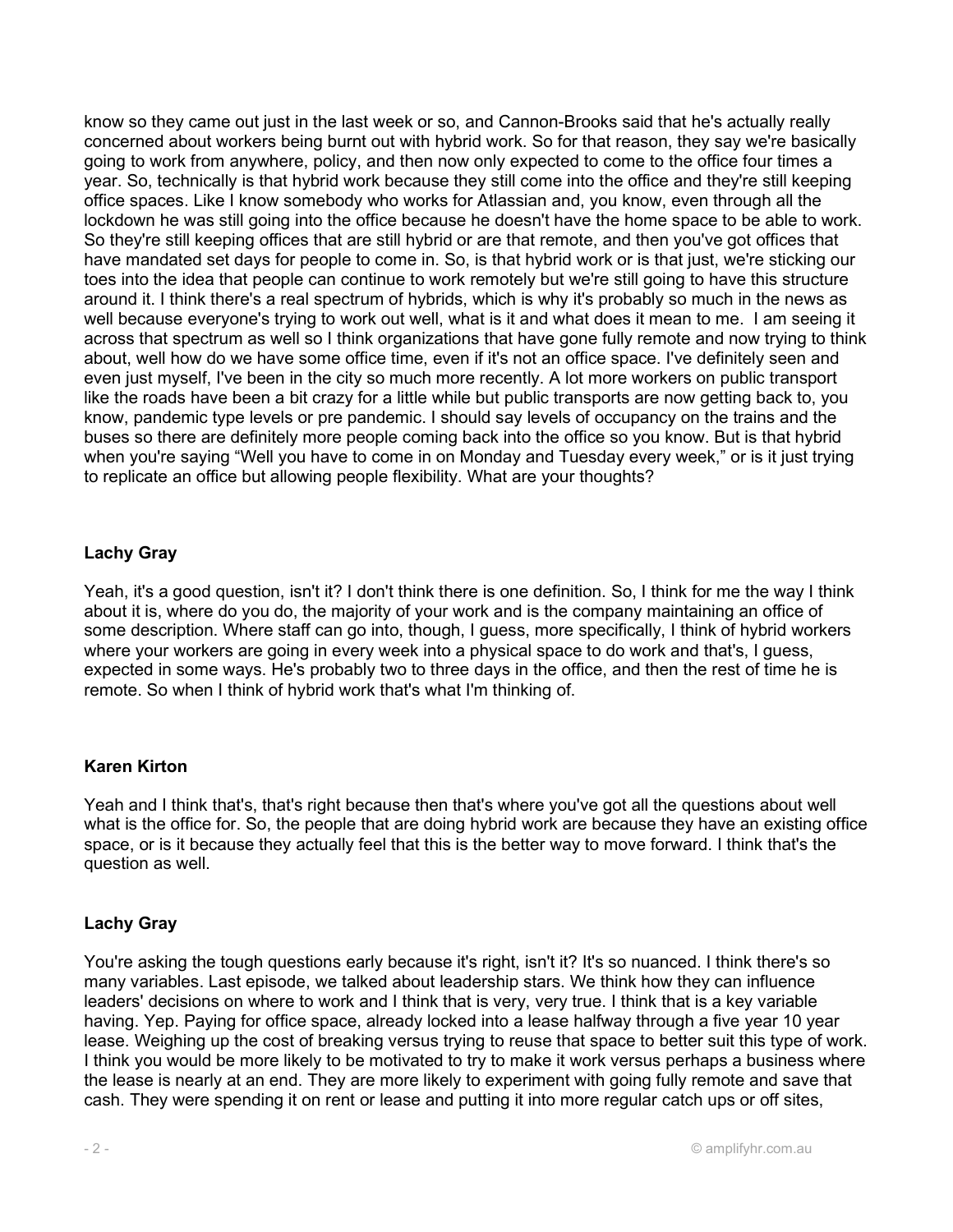which is what we've done at Yarno. But the thing for me too is I think one of my concerns with it, is just the speed of the transition. I think, you know, with most business decisions, especially impactful ones. He would ideally like it to be done deliberately with a fair bit of time to really work through the upside downsides. I don't think that's true in this case. So, it's like trying to build something in motion. When you're in motion this is very very difficult. So, I think, perhaps our experience of hybrids right now, even with a very quick transition isn't the best indicator of what it could actually be like if it was fully planned. What's your take on that?

# Karen Kirton

Yeah and I think you're absolutely right, because I think you know, technology has been great, and a lot of people have embraced you know Teams and Zoom and whatever else I thought I knew people a year ago that never even heard of Zoom, was I think now, like, 80% of the planet, I was. But it's not actually keeping up. So, we're looking at the research at Stanford around Zoom fatigue. So they said that it hasn't been designed with how the human brain works in mind. So when we're on Zoom, we have these big squares of people sitting in front of us, including ourselves. The reason it's so tiring is because that's not how our brain can't cope with that. We process so much information that we're not even aware of. We normally don't sit in a room with 10 people immediately in front of us and a mirror. That's what Zoom is. You know, we're looking at ourselves in the mirror, which is unnatural. We don't do that when we're in a meeting room with people. Then we've got all these little faces directly in front of us, which is also not how we would normally sit together and I thought that was fascinating, because it's so true, you know, zoom, had an amazing year. Obviously you know Teams are starting to catch up now you know Slacks, but their own version is everyone's trying to catch up on how we do these video calls but I think they've put a lot into security, quite rightly. I'm not saying that was a bad thing. There are a lot of issues, initially with security and you know making sure that's a stable platform. But I think the next generation is actually, how does this work for human beings like how do we put that human centered design into it so I think when technology catches up with that component that's going to be the key to real hybrid working. At the moment, you're right, we did it so quickly. Overnight we all left the office and went home, and then went, Oh, okay, well, you know, like community transmission, paying for an office, you know, whatever the reasons are, but we'll start going back into the office but I don't know that. Well, I haven't seen a lot of technology catching up with how that works. I haven't seen a lot of strategy, out of organizations or even you know, I've read a lot, and all the research that I've seen. I'm not seeing a lot of examples of people that have got a good strategy around. It's just let's replicate the office on the days but in the office. Then we have our days at home so it seems to be more of a flexibility mechanism benefit for staff, versus hybrid work is actually beneficial for other reasons.

# Lachy Gray

I think that's true. That Stanford Research is super interesting. Certainly resonates with me. I often minimize Zoom on a video call, we'll say "Hi!", especially for interviewing, because we've been doing all their interviewing at the Zoom. I actually minimize it. I just listen, which I actually, I would argue, can be I think a superior experience because we just don't have the visual cues and information just focused on listening, taking notes. I actually really enjoy it. I think that reminds me of a book Good to Great, that talks about technology as an accelerator of existing momentum rather than the tech being the be all and end all in itself. I think through that lens, yeah I mean Zoom is just a way to connect, but it's not a silver bullet. I think this is what we're finding isn't it? That it doesn't replace the conversations with our colleagues and peers about how we actually want to work, which can be tricky because we might not know, because this is also new. But I think for me, hybrid, I think it's actually the most difficult. If we've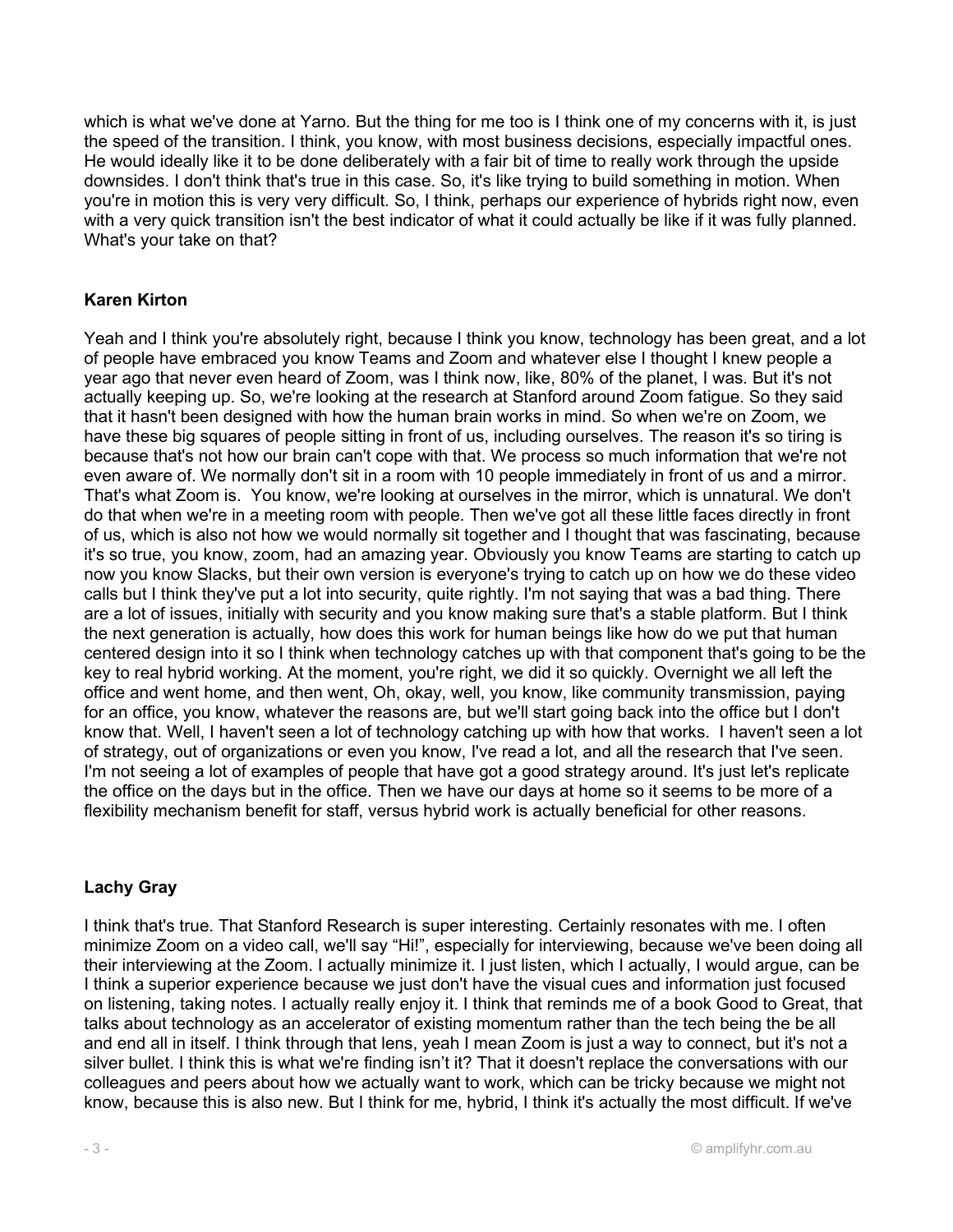talked about everyone in the office. We've talked about the other extreme, which I guess is a fully remote hybrid being somewhere in the middle. In my experience, I've actually found it to be the most difficult and I think if we start with meetings. I think those meetings where some of the team are in the office. Some of you are joining remote. So you've got sort of a group who are together, and then a bunch of individuals. In my experience being remote is sort of connecting in that scenario, it's quite easy to feel disconnected and out of touch. You know, everyone in the group is laughing, having some banter. If the microphone isn't really good, if the internet connection isn't really good, then even being that half a second behind I would feel totally out of step, and I would often just go on mute. Even if, when that group is talking, sometimes it sounds like they're underwater because they are so far away from that microphone. So I found it quite difficult to have that conversation. One solution I've heard of companies trying to level the playing field is asking everyone in the office to join the meeting remotely. I think I read that same Atlassian article and they said if one person is on Zoom and everyone's on Zoom, which is, this is a big change when you think about it, to the asking everyone who's in person. It's essentially like the lowest common denominator for everyone to be on Zoom. So this is all new. Very interesting.

# Karen Kirton

Because when I read that my initial thought was, yes, I agree, because it's awful. When you are in a meeting, and you've got some people that are in a room with some people online, and you know just what you're saying with your excuse about muting yourself like Jay Z, you just, that's a signal to everyone isn't it? Like if someone has to mute because they're just not understanding what's going on like that's, yeah that's not working. But then I did, I thought the same as you like, is that just going, you know like, it was a common denominator type thing like, is that really right. If we think that, you know, people get fatigued from being online and work better together in person but then we're making them all go online. You know, I'm saying it in some workplaces at the moment, where they've said, okay, you know, someone's online and everyone's online they haven't quite mandated it to the same level. But you'll have people around the office in open plan offices sitting there on Zoom with their headphones in, on the same meeting, but, like, a couple meters from each other, with a whole bunch of other employees around and going, this is noisy. You know, that's the other thing, it's like the noise levels because instead of having six people in a meeting room which they would have 13 months ago. You know, there might be four people on the floor all on the same zoom call into their homes. So you've now got yeah this noise of listening to other people's meetings that you wouldn't have had previously we just wouldn't have thought to do that. So do you then build more meeting rooms, well that's expensive. I saw a company's someone I was talking about this too and he just went to Melbourne, and came across this organization that is creating pods that go into an office. So they're kind of like a telephone box in an office. They've got one for the single and ones for four people. They've got their own air conditioning systems and are quite expensive. But you know, are we going to end up with all these offices with pawns so that people can have those hybrid meetings and then it comes back to the question which you told me was a bit hard, sorry for the start which is know what's the purpose of the office. Yeah because that then sends you back around the circle to what are we mandating days that people come together.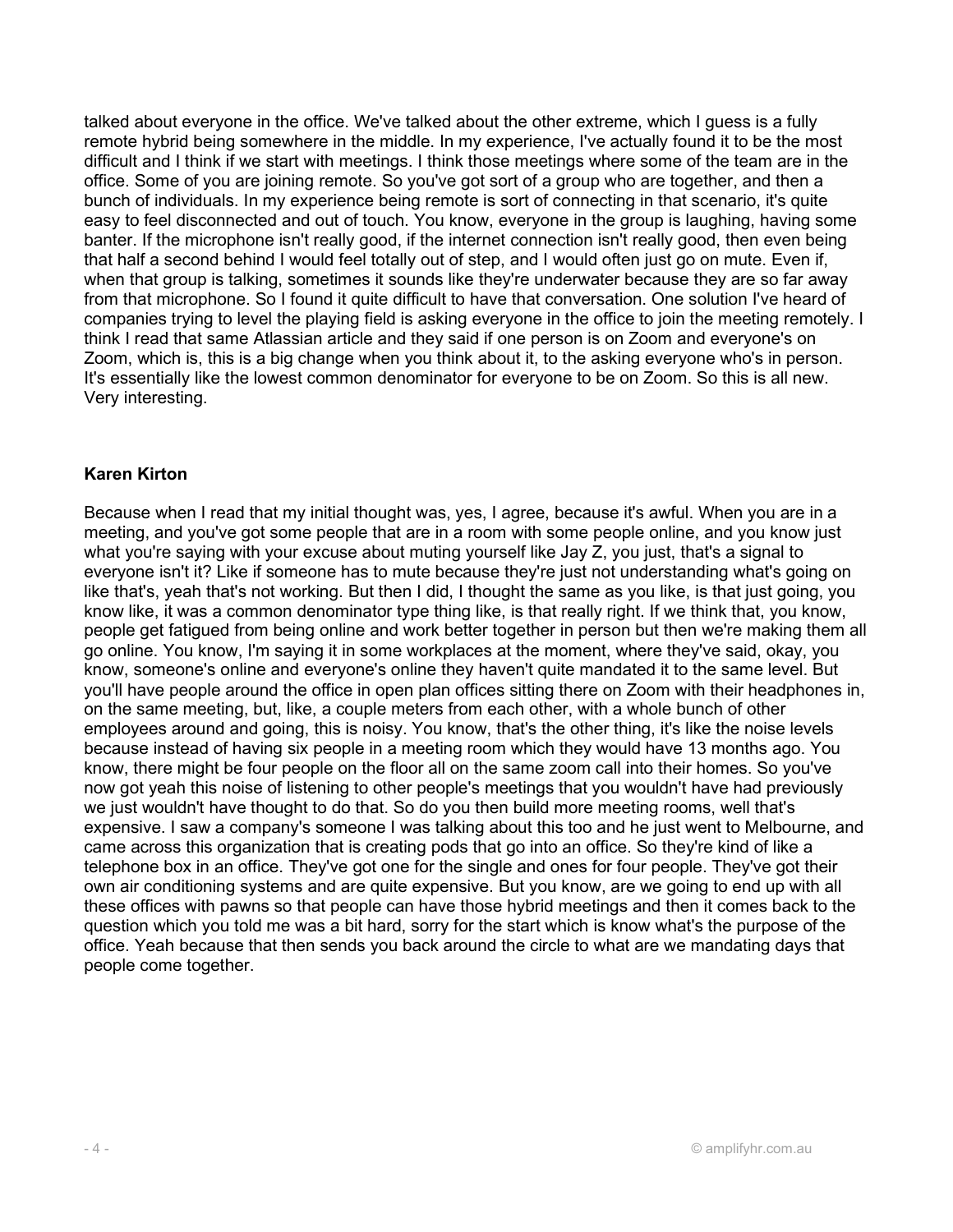# Lachy Gray

Exactly. You can still come back to that question of what's the purpose of the meeting. So I think it's tricky to write because you start to pull on that string and then it all unravels because you know how far back to you. Purpose of a meeting, what's the purpose of an office, who am I, existential really quickly. But I do think there is value in using this experience which might not be ideal and it might be frustrating to say okay, well, what's the purpose of the meeting? Pre COVID, we were all in the office, very easy to get everyone in for a meeting, even on an unscheduled one, and it ended up sitting there and chatting away. So, yeah, is it to get everyone on the same page or is it to give a status update. How many meetings, actually required, do they need to be done synchronously or can they be done asynchronously. Then when we really feel that we need to have a meeting, we're going in with eyes wide open. There's an agenda shared or pre-reading shared prior, and everybody's agreed that time together is going to be really valuable and we need to do it in a meeting. The way that we're going to run the meeting is everyone's on Zoom but here's some guidelines and here's some ways to make this the best experience that we can which may be, yeah, everyone has video off, we focus on audio. If you're not talking go on mute. I don't know but at least we have that conversation, as to how we are going to adapt to the situation that we might feel forced into and it might not be ideal, but it is kind of where we're at. That, or I should say, and I think it comes back to culture, in many ways, and if the culture is healthy, and there are those communication frameworks in place, then those conversations are probably happening. If the culture is not so healthy, potentially, it's been exacerbated by situations like this and make it even worse. So, I am mindful of looking at it through rose colored glasses. I think, as we've said before, everybody's experienced that this is quite unique, I think. Perhaps it was somewhat related to the role that I play at work. So, I came across some HBR Harvard Business Review articles about this, that was sort of talking to me. Does being in the office or being remote access to different types of roles, which I thought was quite interesting. So, if your role is more of a strategic one where productivity is a key focus, and you want to have a couple of hours of unbroken work. Then, where you do that work is perhaps less important. So remote might be a better choice. Whereas, if you're a team manager and communication and coordination are important, it might be more of a balance, and requires some deliberate thought, or, if you're a product innovator - cooperation and communication are important. There seems to be this theme that innovation requires face to face contact and that you really need to be in the office. So I thought that was another way. Interesting way of looking at it, even within the same company and within teams, is do we use that role and what's required of everyone in a role as a way to inform decisions around hybrid or not. What are your thoughts on that?

# Karen Kirton

I'm just getting down this rabbit hole of complexity in my head right now because let's say you've got the role. But let's, add in for a moment, human me personality. Okay, so, I might have a role that is strategic and HBR article is saying, well that would potentially benefit from remote work for thinking time. But maybe my personality is that actually, I need to be around people to be strategic. There are people that like noise, and like the, you know, bars of the office to help them to be more productive. So, I think you've got the role type but then you've got the individual's personality, you've got the introverted or extroverted. Then we're layering in we've got five generations in the workplace at the moment. Do you know what I mean like it just as you go down this rabbit hole. It's like, yeah, just because if I say well you know I've got 30 staff and then I start nominating well these are the roles that I think can be done at home and these are the ones that I think can't be, or suddenly do we have a two class system, you know, workplace. Then I've got people within those two arbitrary groups that I've just done that will say well, for my personality that doesn't work, I'm an introvert, I'm an extrovert. You know my home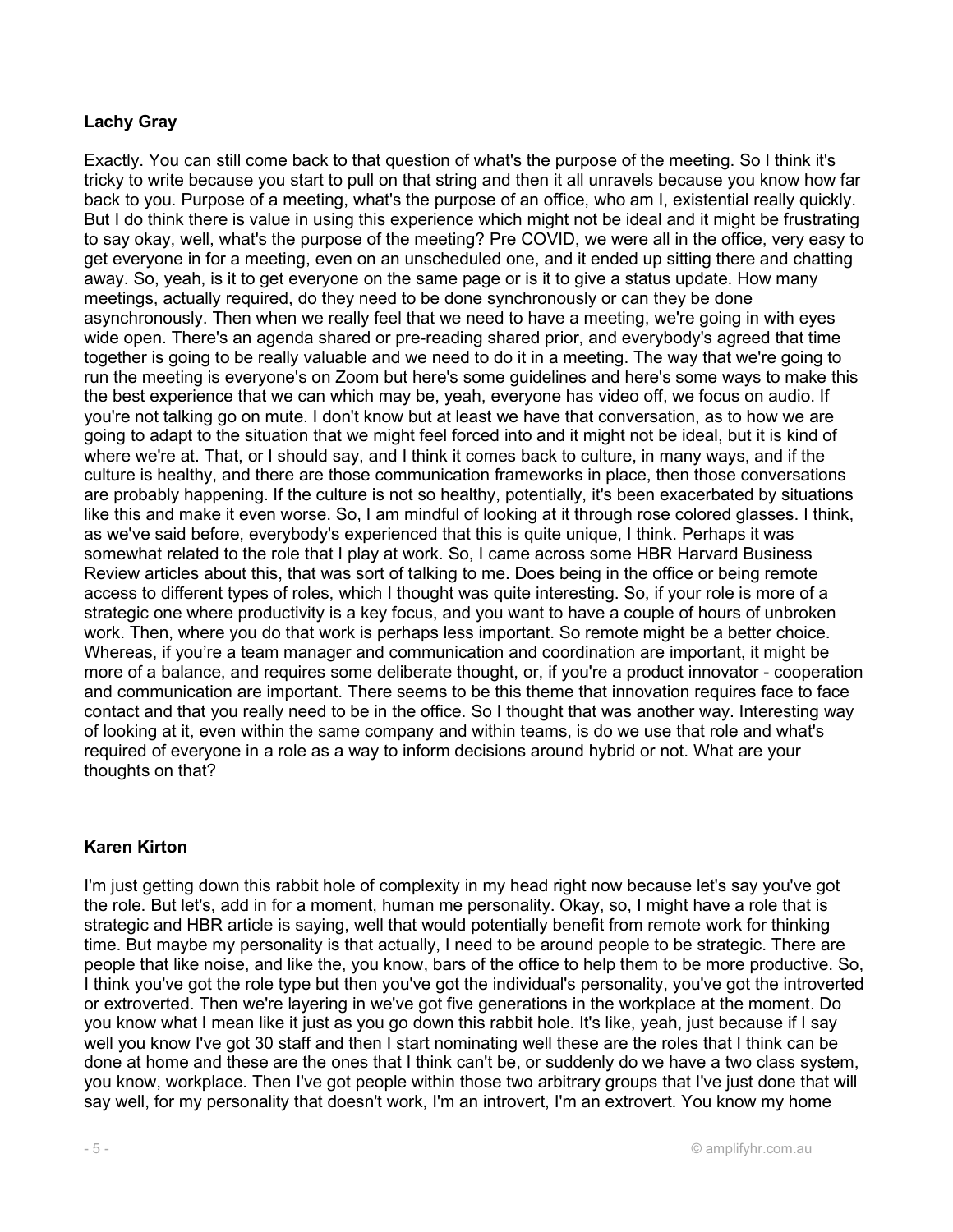space I just, yeah, I think it starts to really get complex. I don't know. I often wonder whether it's just my own lens and frame of reference that leads me to think certain things. Because I do, I don't know, I just intuitively agree that for real innovation ideas I think there's a huge benefit to bouncing that off people and it doesn't mean you physically have to be in an office. Can you do it online, like you know that that's a lot of other questions but I think it is hard to truly innovate on your own. So I do agree with that bit, and I think that some roles are probably more prime than others but I think once you add in people, as with all things once you add in people. It becomes really complex. Yeah and even, you were saying before, like when you are remote and other people are in the office and you're having a meeting that starts to create that two class system as well, right? Because other people that are in the office, because they're more connected to each other, are seen as more productive than those who aren't there. So, if you then change the role or so you label the roles and you say well these roles can go from having those roles to work in the office. Do you then end up with two cultures where it's like, well, they're the people that are at home because you know, they don't do anything. Because we love, you know, ingroups and outgroups so it's just a human condition we like to do that. I don't know the answer. I don't think anyone knows the answer. But I think there's just so much to consider here which makes it so complex.

# Lachy Gray

Absolutely! You know, my team is 12 People. Can't imagine what this is like for hundreds or 1000s of staff. I do think that the "us versus them" lens is an interesting one. I came across a bit of research about this in terms of, is there a power information asymmetry because your colleagues in the office. On the same day as the head of HR or the CEO, they get time within that you don't. I guess along the same lines, if you're in the same physical location as your boss or senior manager does that keep you in front of mind, even subconsciously, and then does that increase the likelihood your efforts will be recognized? Whereas, if you're remote, you don't have those opportunities. You're not necessarily front of mind and you get out early to do some work before everyone starts or staying late that may never be recognized, because they just don't see it. Then to sort of extend that out, can that negatively impact career progression? Also, for groups such as working mums where you're working remotely is for them, again, often a godsend because they don't commute, or if they have kids that are sick, they can look after them and still work. So for them remote work is very positive and it's the most logical way for them to work. But is there an inherent disadvantage built into it because of this asymmetry. I don't know that the further I dig in, the more questions I start to ask. I can just imagine what this must be like for ladies to be going through when I don't think there is a huge amount of this literature on specific parts, but it really reduces a joint experiment isn't it? It's just started so yeah I don't really know it's not it's very hard to refer back and say oh well this is how they kind of did it in the past, it's like we'll take this bit here and we'll take this bit and try and put it together. If we're going to keep an office, we've got to think about potentially redesigning it for a new future of work that we don't really know what that looks like.

# Karen Kirton

Yeah and I think, you know what, we're obviously quite interested in this topic so you know we're researching and we're talking to people you know we're getting our heads around it. But there are an awful lot of people that aren't. You know, like they're just going okay let's just go back to the office. So, where does the burning platform happen? You know it is in a year or two years, or could be earlier. Where they start to notice that they've got that splitting culture, or, you know that the participation of women in their workplace is starting to drop their promotional numbers go funny they can't hire people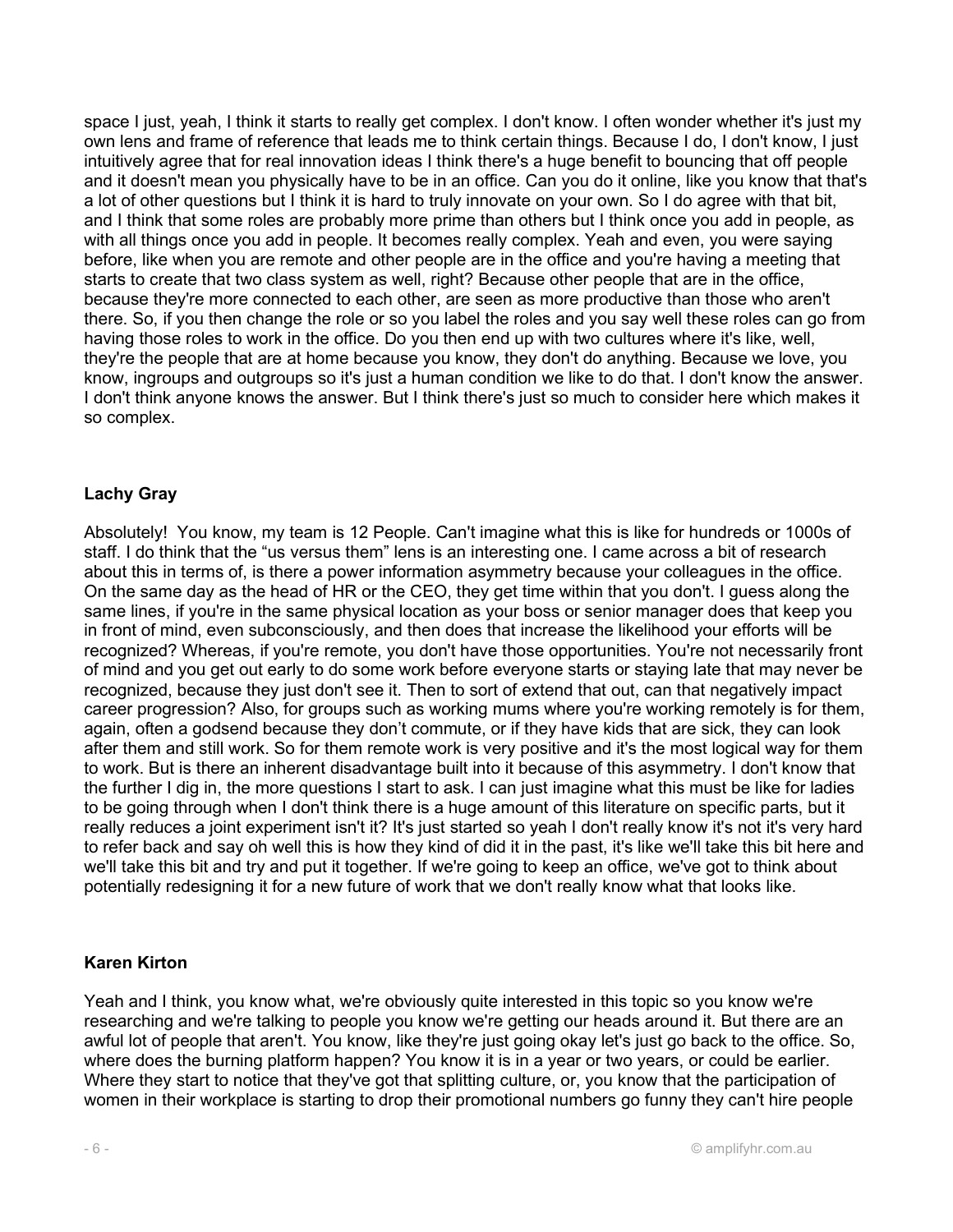like I think for a lot of workplaces, this isn't really being considered in terms of a strategic decision it's more, you know, we think this is the right thing to do and now let's just do it. But we don't actually know the consequences. We're probably not going to know for a little while. It's the same as the consequences of, you know, going fully remote we don't really know that quite yet. It interests me and it also kind of scares me a little bit for some workplaces because I think when you touch on it before it is the actual physical nature of the office I think needs to be changed and I don't think a lot of people are doing that because it's expensive. But if you're just all going back to your old desks and cubicles, then, what is that doing? I do think you need to change the physical space to have more collaboration spaces, and probably having those pods or something in the office as well, to recognize that we are working differently. You know we're not in the office, five days a week and, and I think that's a difficult thing to sell through to your own royal board. Do I want to spend all this money to actually change the physical office space as well.

# Lachy Gray

Absolutely. But, I think, as we keep coming back to it, I think it's so important to go back to first principles on this stuff. When I remember when we had our office in North Sydney sub liaison and we were thinking about getting our own office space and so I spent a fair bit of time going around looking at offices and they were just so dreary and almost soul destroying. I just keep thinking to myself, I mean, it feels like they're not designed for humans. You look at, you've got two kids going through daycare, what those spaces are, they feel like they've been designed to help kids grow in a safe space and encourage creativity and collaboration. For some reason, even at school. Some schools are almost brutal in their access to their age, in how they've been designed and then, I think, some workplaces are the same. So my hope is that this is a catalyst to review that and talk about how we work and so, if it is that we want to go hybrid. Yeah, like, what are we going to use the office for and it might not be listed as wholesale change right now that if, when people come into the office, they would like to do more collaboration, or we know that they're going to be doing calls with colleagues who are remote, then what are some ways that we can facilitate that. Making sure that we've got all the, like really good technology, to try to minimize any inequality that tech can bring and the same goes for people's home offices. So when they are remote, making sure they've got a really good Internet connection microphone, headphones, camera. I am actually talking about these things because I think that sort of it's actually really exciting. My understanding is that a lot of officers were moving towards this hot desking scenario, which was a burn because you could fit more people into less space so they could save money and take into account, there's always a percentage of people off sick and on leave and whatever. So, like on paper it makes sense. Except for the fact that humans are humans and so people go back to the same desk, and want to hang out with the same people because they built those connections. So I think that was an experiment in itself, and that's probably had to change now which might not be a bad thing. So, yeah, like what does it look like if we could design our offices to suit this new world. I think that's really exciting, but also very daunting because perhaps we haven't thought about that before. I think my experience was our way of growing, and we've got a certain number of people therefore we just need an office, get an office, it gets filled out with some open plan desk and some meeting rooms and a kitchen and you're done.

# Karen Kirton

If you walk into any co-working spaces. I think that's where we start to see, you know, really, whether it was intentional or not, but they really have shown what the future of the workplace should look like from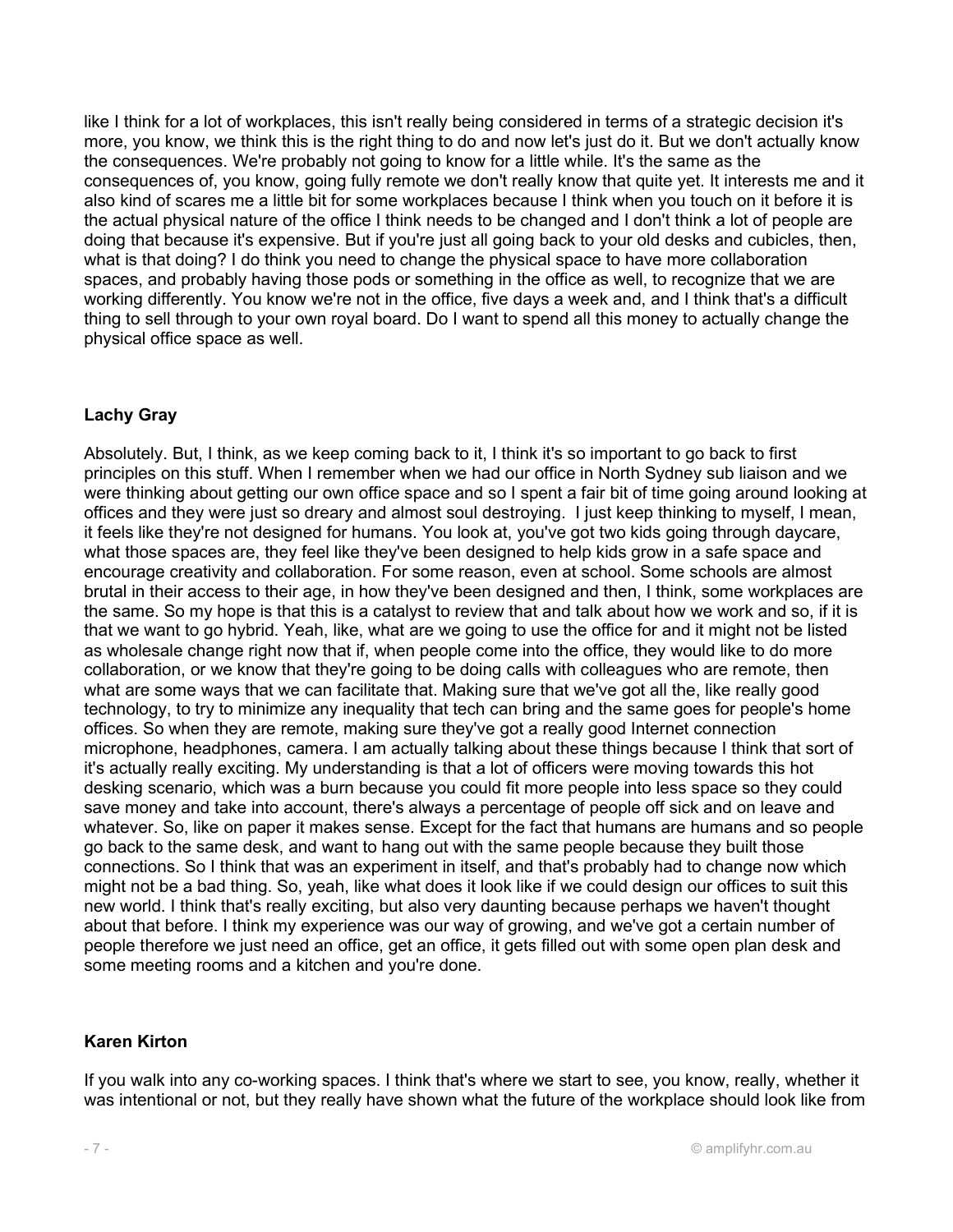a physical standpoint because all of those co working spaces have lots of different collaboration zones, you know, lots of varying meeting rooms by different sizes. You're very flexible in terms of even the sizes of the desks. You know, I'm making a huge assumption they all look the same because I've been to a lot. Because that's what I used to use because ironically I don't like working from home so I started to use co-working spaces. But you walk in, and it has an energy about it, it feels good, and you know if you don't want to sit in a cubicle that day, then you don't. You go and sit on the lounge and, you know, depending on where you are, you could be looking at the water could be in the CBD looking at over, different office buildings like it's just, it really does play to all the different senses that we have and give us different options to work in different spaces depending on the type of work that we're doing that day but maybe also our mood. You know, I went back one couple weeks back down at Piedmont, and it overlooks the water and it's just beautiful. The people that own it, they actually own it for their own business, they have a business of similar size to yours, but they deliberately bought a much bigger space because they wanted to have all of those things they want to have the collaboration spaces and meeting rooms and be on the water etc. But they only need about a third of what they have so they actually leased the rest of it as a co-working space and employed someone that runs the office management but also happens to be the concierge for everyone else that comes in. I thought that was very clever, they need something like 80% of their co-working space to be booked to actually break even, but it means that they've got a percent of a book they're not paying any rent. I thought that's actually, that's an interesting thought because like you said some of the officers you walk in, then you just think where is the soul. So they've obviously done that, but we don't want something like that. We want something that has personality that will enable people but we don't have enough people for it so let's just take the leaf and get a bigger space, and hope that we can leave some of it out in a flexible way and that gives us this really fantastic space. I don't know there's a lot of companies that would take that leap though.

# Lachy Gray

I love that. I think that's fantastic.

# Karen Kirton

Is that what you're going to do in Newcastle?

# Lachy Gray

Well, don't laugh. I think it's a really good idea. It's interesting, right? Does an office need to be just for your staff? Because something that I've read about every now and then is a leader might be complaining that the staff are no longer innovating. I do wonder, like if you're hanging out with the same people all the time, are you missing out? So I think one thing that co working spaces do really well is yet connected people give you different perspectives, people have different energies coming in, someone's having a hard day, someone's having a low day. So, can we embrace that concept for mutual benefit. So we talked briefly about hubs. In the first episode on culture. So, even one company could have a couple of hubs in different locations so people can still go to the office but it's not the office, it's not in the capital city, but they could also be business owners there or people from different roles and industries and so on, using that space but they actually in the same community. So I think that's really powerful that perhaps that's a benefit or being forced to look at this is that we kind of boxed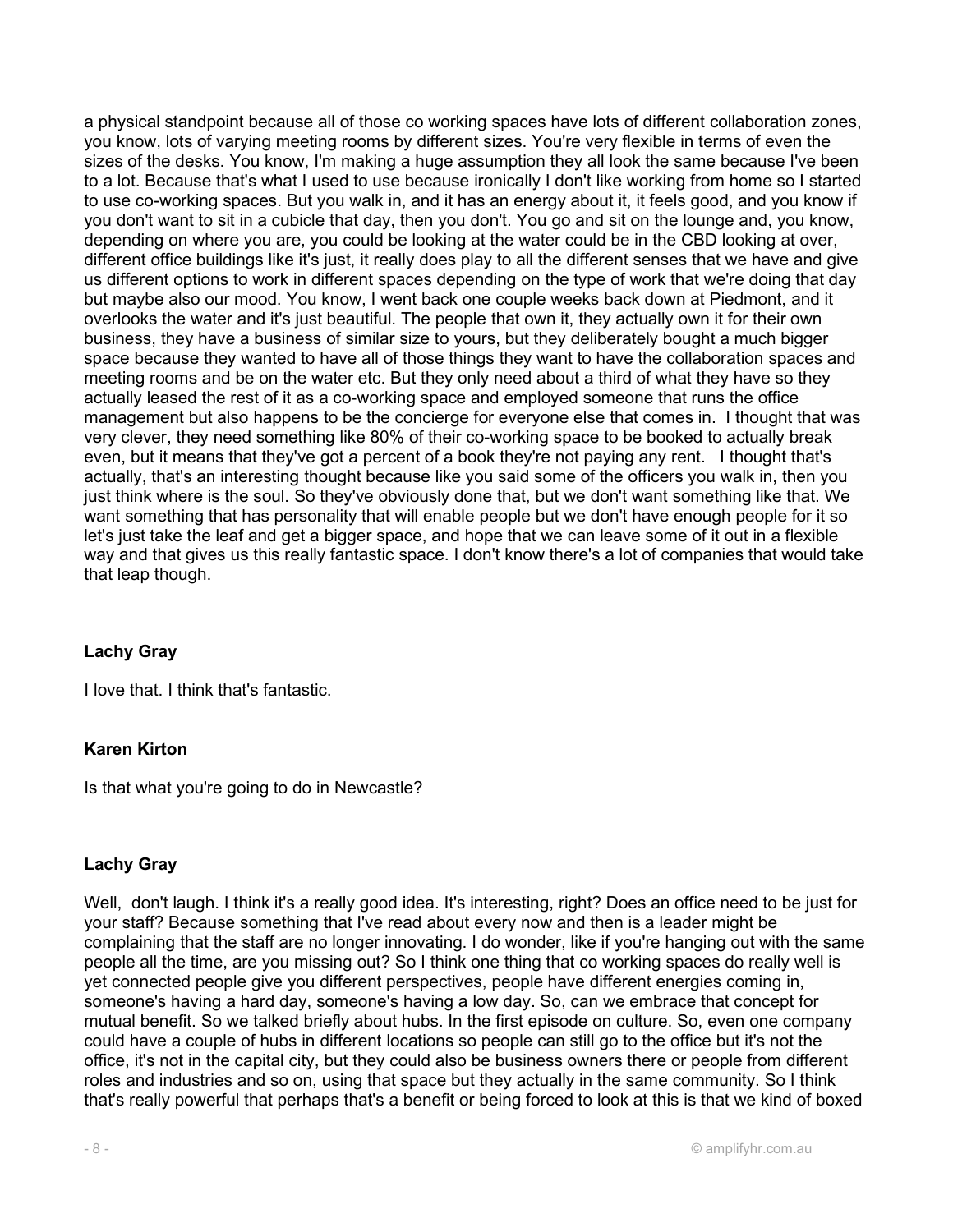ourselves away, and the same space in the same physical environment with the same people having the same conversations. So perhaps there is a better way to do it, and we've kind of been forced to look at it. I'm very interested in that and I've had to check with my team and say look, yeah we are fully remote for now. But that can change, and it could be driven by the staff if they say look I actually really want to catch up with the team, every now and then. So perhaps hubs could be one way to do it. We could have one north of your capital city one south, and start to grow up that way. I think that's really exciting.

# Karen Kirton

Yeah, I think it is exciting. I love the idea of co working spaces I just think they're so clever, rather than just paying all this money for your own lease and having to fit it out and make good at the end and you know if you get more staff and you got to try and get more space you get less you know you've got sunk costs. I just love the idea of co-working spaces because it's just so flexible, but I also really like it. Now that I sound like I'm selling co-working spaces I promise I don't have side business, I'm working spaces. But, you know, I really like the idea that you're just hanging out with different people and maybe that's my personality because I'm very fascinated with people and what they do and why they do it but I just, I really like that like, you know you're not going to hook up in the same space as your competitors but you know if you can be in other like minded businesses I think you can absolutely learn from each other. If you have a really strong culture. Let's say the other people don't, then you're just going to really make sure that you're retaining your people right. Because you're gonna keep talking to everyone else doing all that work every day. So I think you're going to do that and if you're going to either allow people into your space or you're going to permanently work out of a co-working space I think you've got to be really quite confident that you've got a good culture that you're not going to lose people. Everyone else that's working there as well, which made me that's why I like visiting them as well because most people that are active places are actually, they seem quite happy and engaged.

# Lachy Gray

Pre-select the type of person. It's interesting, because as you know I've moved up to Newcastle recently and I'm trying to build my network here. I didn't know anybody and so I'm meeting with business owners and I found it super friendly and a few of them have offices here and have said, "Yeah, you're welcome to come in a day, in a week if you want to. I sort of thought, wow, I thought it was taken aback, I think, I find it so generous, and why I'm still stuck in the mentality of an office is for your staff, but it seems as though that is changing, which I think is really exciting. Just touching on the last point there, we haven't really spoken about yet, attracting and retaining talent, like, what does that look like. Does that put pressure on getting this right to? If you have two businesses who are producing similar things with similar cultures, one has kind of got their working environment and styles kind of sorted. The other ones still figure it out, and you have a candidate, interviewing at both, who is looking for some progressiveness around this and those two companies are at quite different stages. Will that affect that candidate's decision, but also then for staff, because some of the research I've looked at from PwC, out of the US was that the majority of employees that they surveyed wanted flexibility and working remotely, while it was the employers and the managers who wanted the back in the office. I definitely did not agree. So what happens if that hasn't been resolved? Will people kind of vote with their feet and actually wave around? What do you think?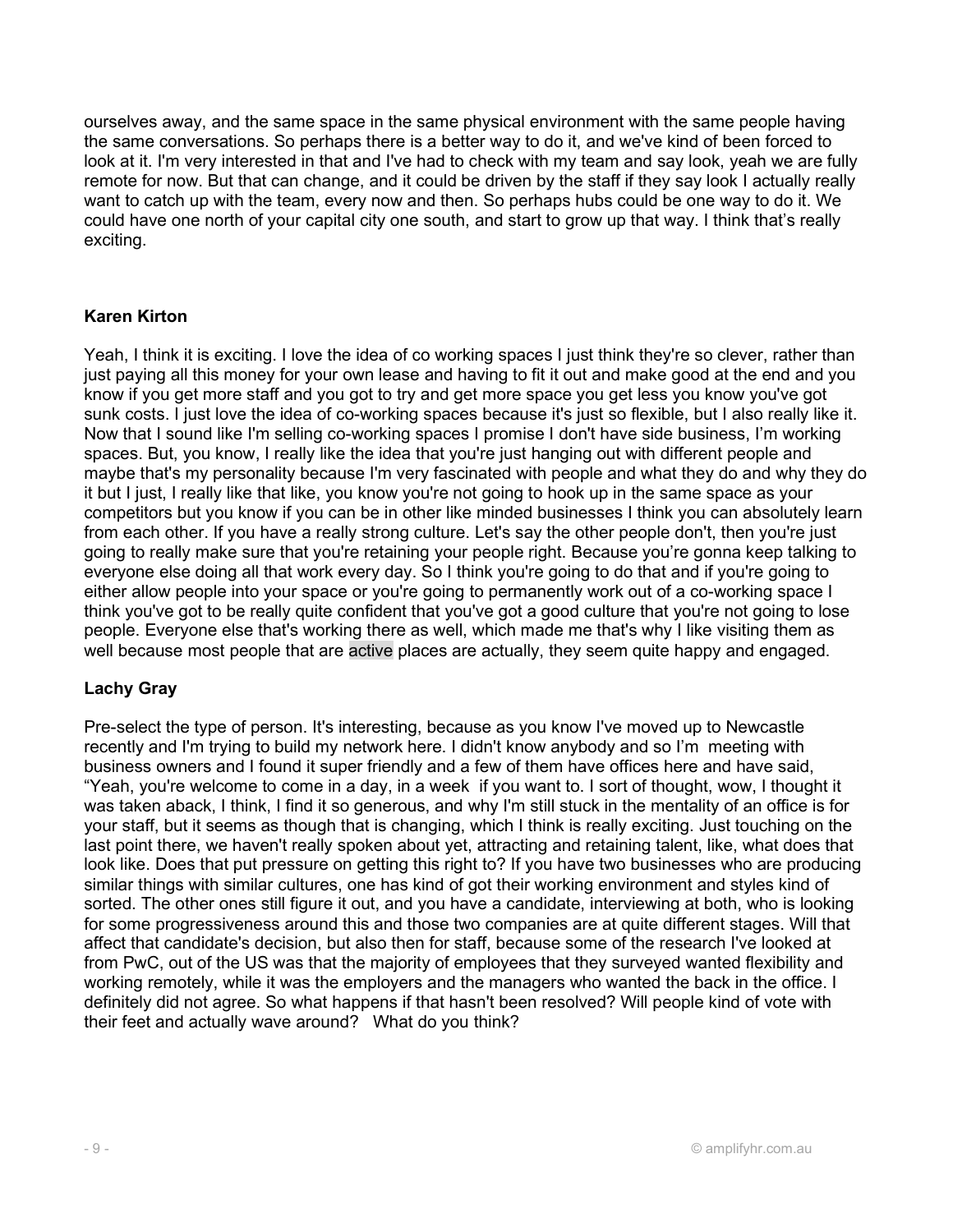I think they will. I think, like, the employment market right now is just so tight like it's just ridiculous. I just keep being told across all different types of roles in the industry that doesn't seem to matter right now. It is really really hard to get people, and then even if you get a candidate to the last stage, then you know I'm also seeing a trend of people then just not accepting the jobs. So, If you don't have something to offer, that is different, then why are they going to move? I think that becomes a choice for your organization as well. Do you want the sweatshop type hierarchical, do what we tell you to do type of culture, you have a job I'm paying you and you need to do it. Because if that's what you're looking for, then your business is not going to last for very long because that's just not acceptable to workers today and it's been increasingly that way since our wonderful Internet came into being, like, you know, when I think of back in the day when I left high school, I was looking for jobs in the local paper that's how we did it.

# Lachy Gray

What's the paper?

# Karen Kirton

I know right. What is it? It was a local paper as well. You know, and I had to type off with a typewriter, a letter and post with a stamp and wait for weeks to be called and get jobs. That's why people just didn't move, we didn't have the ability to move. Whereas now, it's so easy, not only to move jobs but to start your own business. You know, the barriers to entry are just so low. So I think that if people aren't thinking about these, and how do I actually make this work in the long term. I think they are going to feel the pain, I really do believe that I think for some people, unfortunately, it'll be too late, it'll just by the time they've realized they've got the pain and they, you know, they're losing money and they can't keep people, it'll just be too late for them. Looking at the World Economic Forum and the future of jobs report in a couple of years. I always find that really fascinating, and I'm one of those nerds that goes through it and starts to pull it apart because I use that as context whenever I'm doing leadership workshops as to why are we even bothering to develop ourselves, because everyone says oh I want to be a better leader, but you've got to like really dig down into that, you know, why do you want to do that. If you look at the future jobs report, and they're saying things like, they're five years from now, we're gonna divide work with humans and machines roughly equally right this is mind blowing to me. So, which means that as employees, we've got to be better at things that computers can't do. As employers, we've got to set the conditions that enable people to build those skills like analytical thinking and creativity and flexibility that computers can't do. The other thing that I found in that report really fascinating is that 84% of employees that were digitizing their work processes, to be able to expand remote working, and also over 40% said that they are going to move their workforce remotely. So, and I just like that it's messy. If you look back to the 2018 report, you know that it didn't even come into us. So, I know that sometimes people think oh this is all just futures. Yes, and I understand that and there is a little bit of guesswork to all of these but when you go back over the reports over the years you know it's not that adding a stamp these things are moving that quickly. So, yeah, as a business owner I think it's something you've just got to get on the agenda and start working out well how am I going to keep these people, how am I going to retrain them, how are we going to try and compete against other companies that are possibly offering them exactly the same money but maybe they have a much better culture than we do.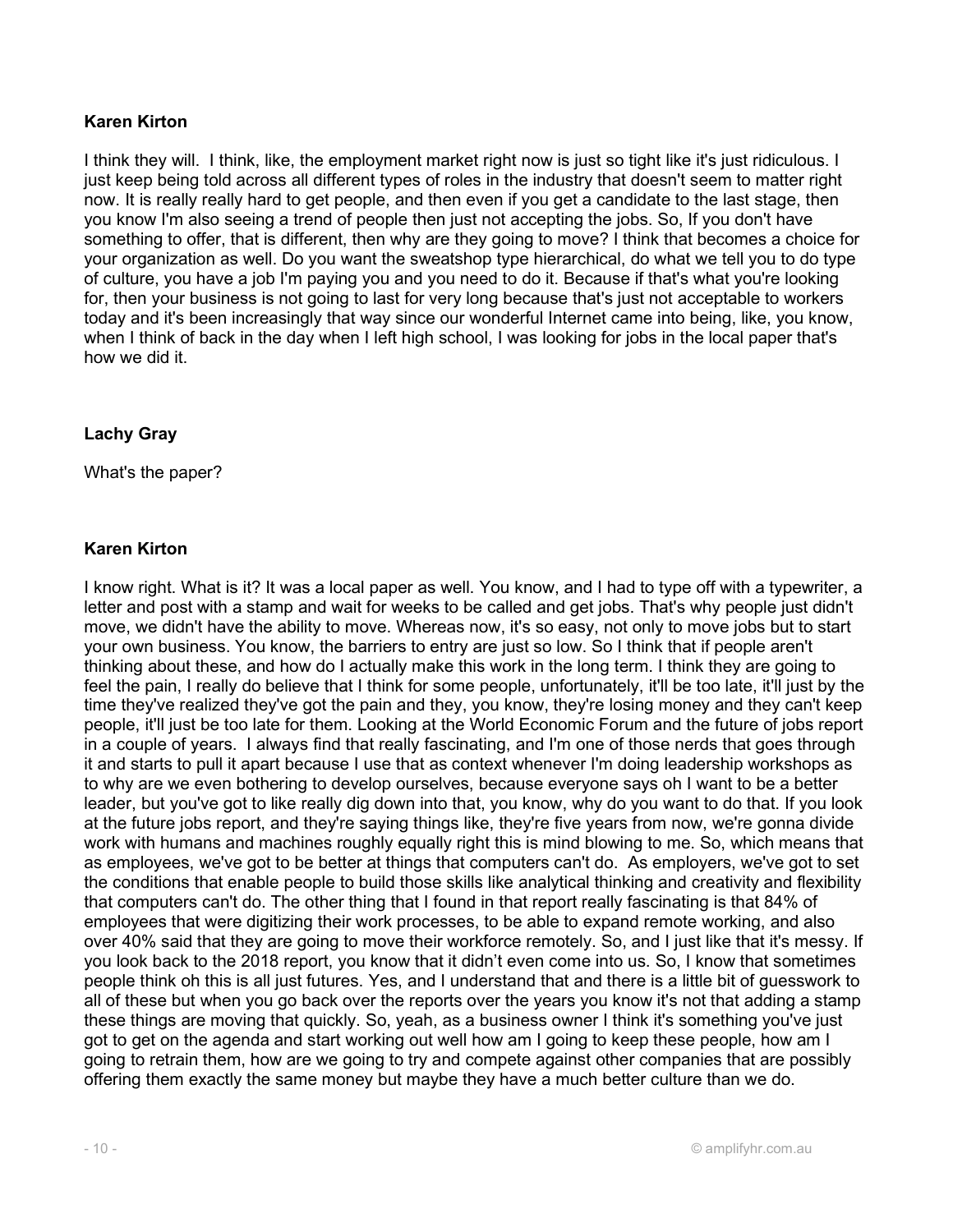# Lachy Gray

Absolutely. I think these changes happen in such a short period of time, relatively, that it is difficult to keep up to speed and I guess for people who are fearful I think I will just keep doing the same thing we've always done. That's right. I don't think that's going to hold up. I always take the viewpoint that with these predictions, sure, as Warren Buffett says, the forecast tells you more about the forecast and then what they're actually forecasting on, and I love that I think that's very true. Even if there's a sliver of truth, isn't it better to be talking about it and to prepare for that or something like that, than to dismiss it. Perhaps, what's happened over the last 12 months will be the catalyst to shift that mindset to, oh well, maybe somebody could happen again and maybe we just got to try and move through this as hard as it's going to be, to stay relevant, almost not even to innovate, but just to stay relevant. I think we're going to be forced to do it.

# Karen Kirton

I've never had this before in terms of having to consider the way that we work as a strategic objective. You know, and we're seeing at the moment, a couple of community cases in Sydney. Whenever I hear that news I just brace myself. I just remember last March having to get everybody out and into their homes and, you know we're on this constant vigilance of when do we shut the office down. Do we get people together while there's community transmission happening, what do we do with our staff, and the vaccine is not going to end that. So I think that's the other thing. There's a lot of talk last year but all it's just gets through 2021 way through 2020 to 2021. You know, is it really, are you really going to see a difference over the next couple years, probably not. You know what we're being told is that until basically over 80% of the planet is vaccinated. We're living with this so, you know, this is a really interesting thing that I'm not sure a lot of organizations have on the strategic agenda. I think they have it on a risk register. But is it on the strategic agenda about how we actually work in the short, medium, long term. Then of course, our friends work in health and safety, and those considerations pop into as well, Because you are suddenly giving people more than one workplace, which is its own minefield. So I think it's just, it's fascinating, we're in a really fascinating space of time right now, and I think the opportunity there is that we are able to experiment, our employees are very forgiving of us experimenting. As long as we're bringing them along on the journey, rather than just mandating, you know, now we're all working from the office as long as we're bringing them along. I think people are happy to experiment to see what works for them if they get a say in it.

# Lachy Gray

Absolutely. You know, that's a key part of learning isn't it? It's trying something, getting feedback on it, whether it worked as we thought it would, or we feel like we failed in holding promise and talking about it as a team and as a business, and then okay, well, what have we learned here, and let's use that to inform the next go. Then within a period of time whether it's monthly or quarterly, or annually, whatever we regroup again. So, yeah, I think the feedback loops are going to be shorter. We just have to adapt to that. Perhaps change our mindset that we're going to make mistakes, that we're going to have to make decisions faster than we would like. We're going to have to engage with different stakeholder groups to perhaps a greater extent than we had in the past. There's gonna be a lot of uncomfortability I guess for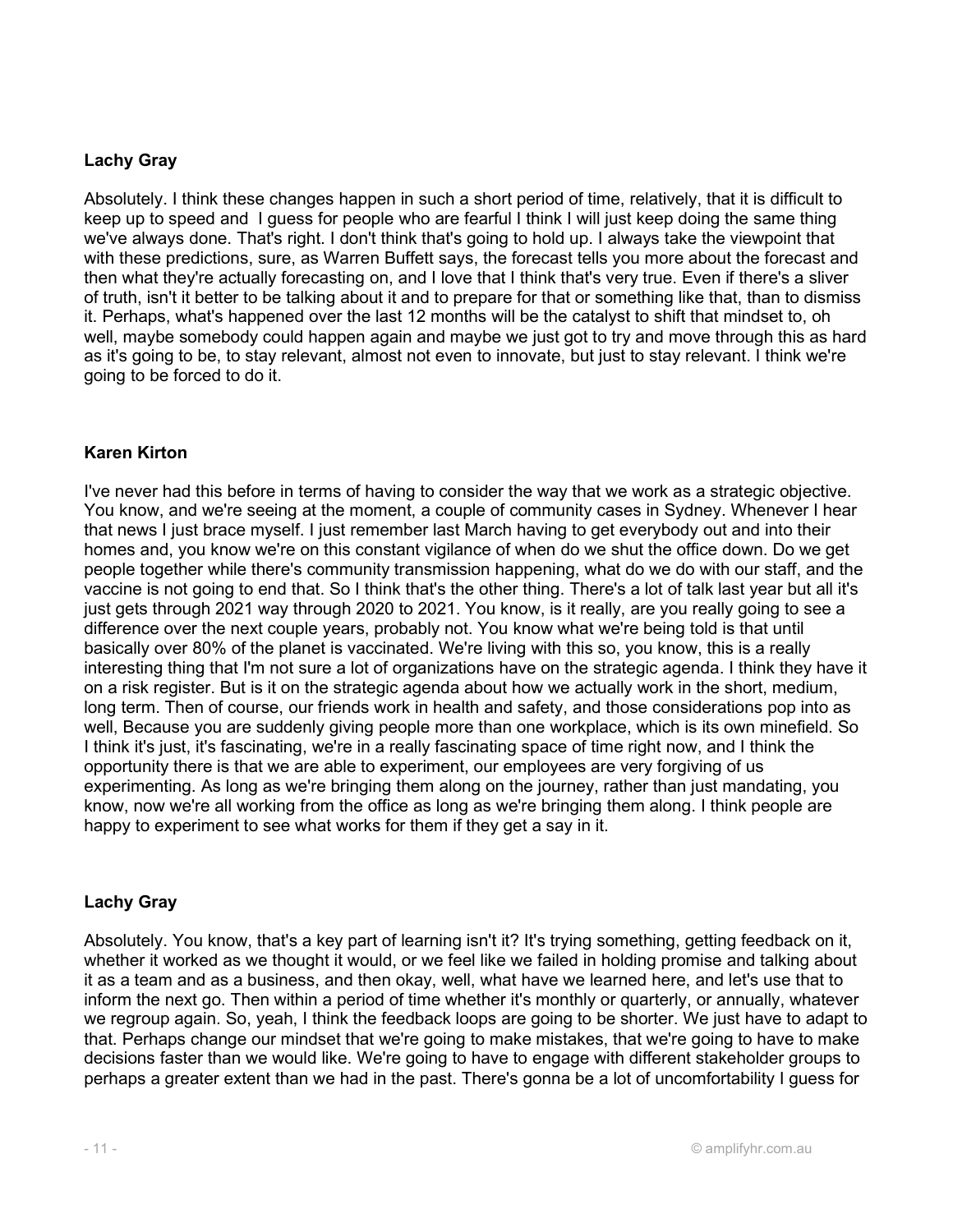some people. But I think that's the reality, and really exciting and who knows we might return to this and even six months time. Sure, it's gonna be a very different landscape.

# Karen Kirton

I can't wait to re listen to our podcasts in a couple of years and to see whether we're right or not.

# Lachy Gray

We will feel like our ancient history.

# Karen Kirton

What were we thinking, what would we say. But you know, things are changing that far so 14 months ago. I thought that we would have had these periods of long term working from home. No way. So, yeah, we don't know what's coming next and I think as lucky as we are in Australia right now, it's still very volatile this whole situation.

# Lachy Gray

Absolutely!

# Karen Kirton

So should we talk about what we've seen in the news recently?

# Lachy Gray

Yes, I have a feeling we've chosen the same.

# Karen Kirton

Oh, probably. Should I go first?

# Lachy Gray

Sure!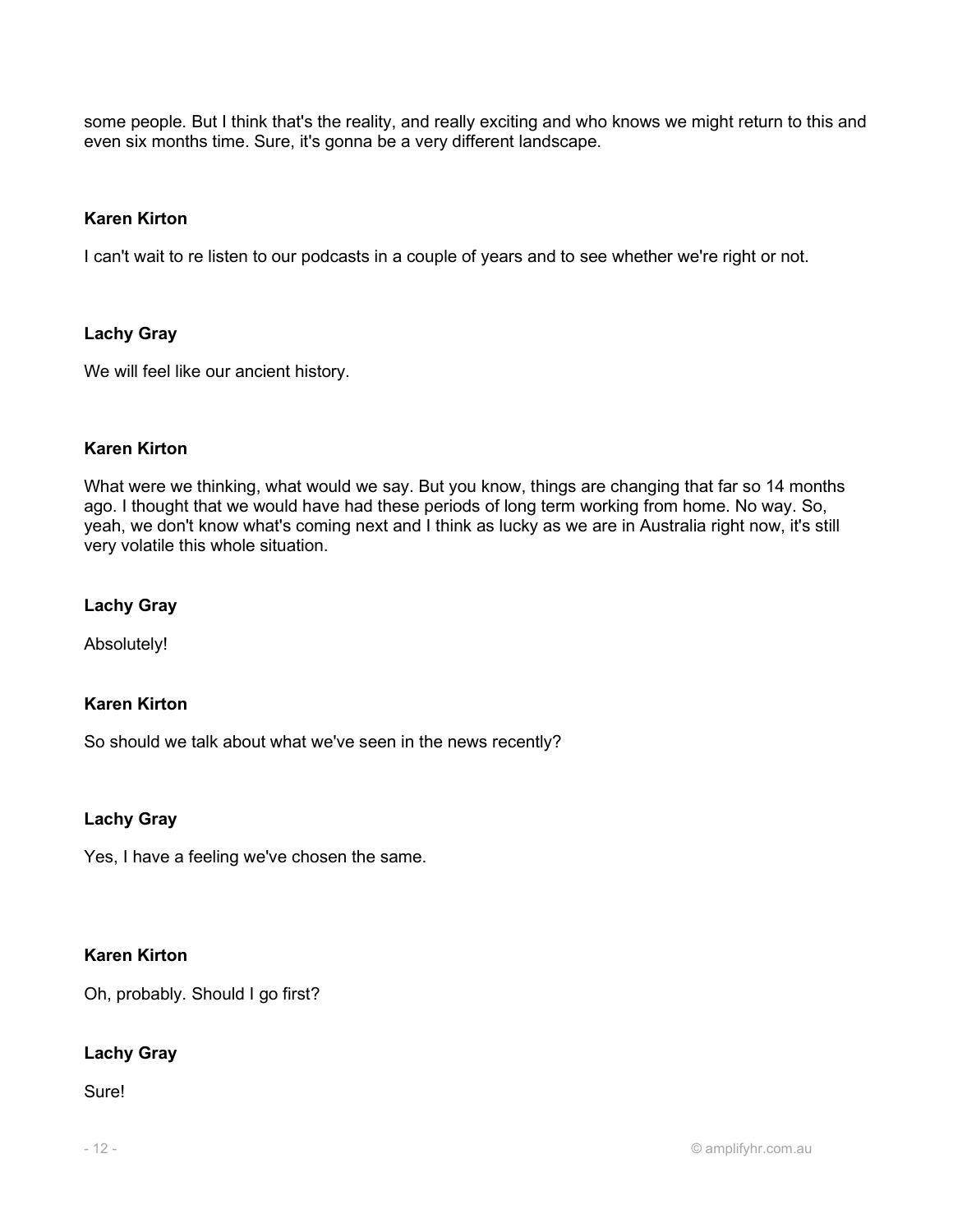So, mine was the Atlassian thing, however, it was more an article in Business Insider, which was actually the CEOs of Slack, Zoom and Atlassian, they were all talking about their concerns over work from home, was that the article that you found?

# Lachy Gray

I was looking just at the Atlassian article.

#### Karen Kirton

Okay, good. I found it really interesting that you know you've got these three CEOs of large tech companies that everyone knows their name now. So I think that in certain circles, added months ago, people knew Slack and Zoom and Atlassian but I think it's become much more mainstream that people know these now because they've had to use their platforms over the last 14 months. But a couple of things that I pulled out of it was actually the Slack co founder, which I don't even know his name until I read this article Stewart Butterfield, so his quote, he was talking about, you know, when we're hiring new people, and he said I do sometimes worry that we're running on the stored fat or the accumulated social capital that has accrued over the course of the years prior. I loved that quote, because I think that is a common concern, as we've hired new people over the last four months, but it hasn't worked, because we've already got our culture already we've already got that social capital. So what happens in the year in two years in three years, you know, how are we actually going into this process of hybrid work because, you know, is that part of the benefit of hybrid work is because we're saying well there we can onboard people, you know actually physically together, which seems to be more effective than not being able to do that. So, even though the article is actually that part of it that I was more interested in because I thought, yeah, that is, to me that's just summing up a lot of concerns that I have heard from other people.

#### Lachy Gray

Yeah, yeah, it's a good point, isn't it? I think that how we hire will change as well depending on our work situation. So, over the last 12 months. Perhaps just prior, we were hiring without knowledge of what was coming which was very difficult. I think that is hopefully changing now. I think what's interesting to me is like, there's the attributes of who your heart is, will that change. Now as a result of the working environment changing. For example, automatic who have fully remote business. It's run by one of the WordPress, by the WordPress founder, Matt Mullenweg. So they really put a lot of emphasis on writing skills, because so much of their work is done asynchronously. I know they are a tech company that do a lot of things that are very specific to them but because they're fully remote for a very long time, they have optimized for that, all the way through to hiring attributes that they look for. So, but I do see that in terms of the, how different is the experience for somebody who's been at the company for a long time, has a sense of the culture, everybody knows who they are, how they work. They value, in a sense, to go remote versus somebody joining brand new, you have to build all those connections and rapport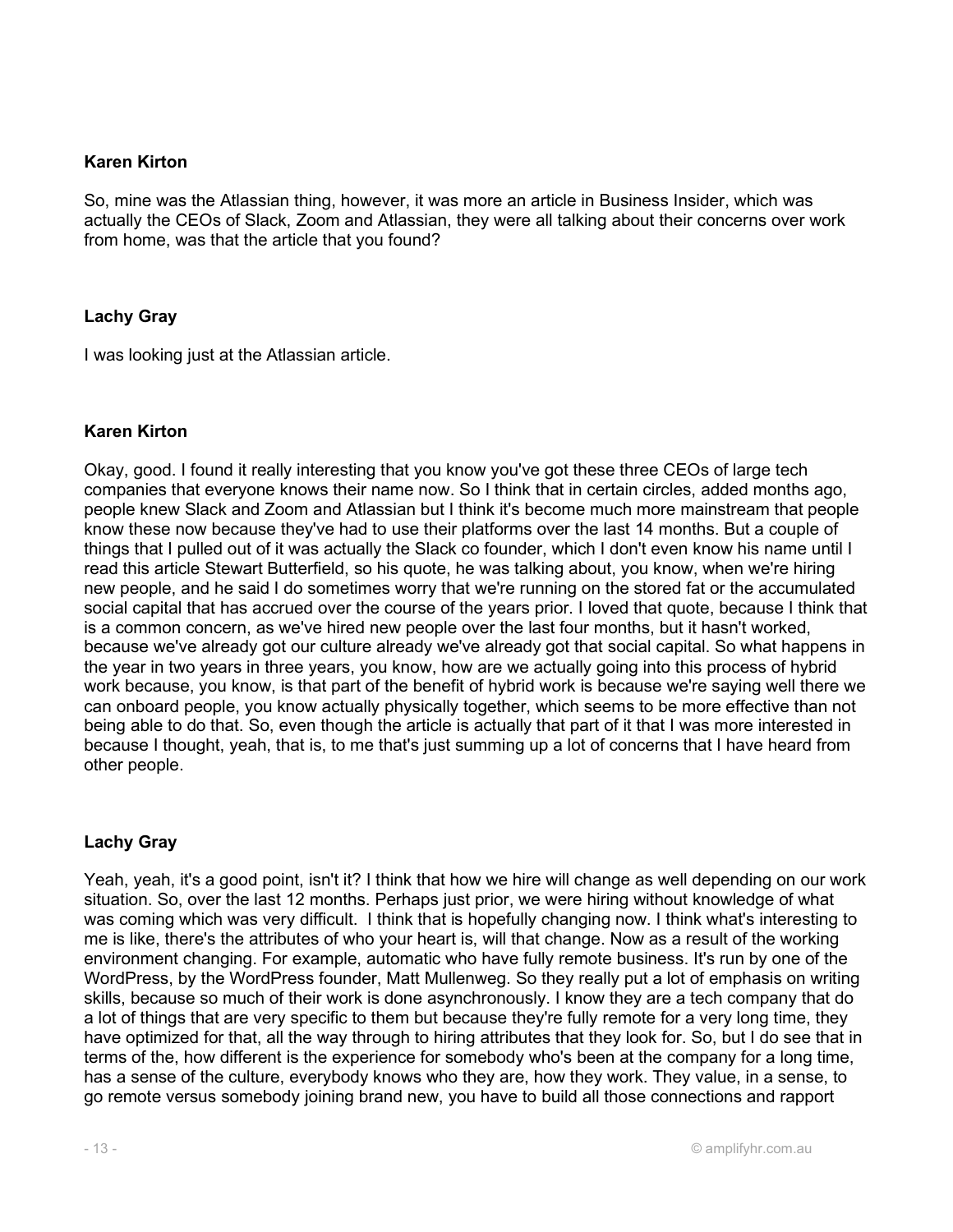from scratch, potentially remotely. That's a very very different experience. So I think that's quite an interesting point.

# Karen Kirton

Yeah, absolutely. I think the other thing you're talking about least a bit today but with the visiting the office four times a year, it did make me think about, you know, leadership and we always talk about visible leadership how important it is, you know, to walk the floor for people to see you to model their behaviors. Then you've got the leader of Atlassian saying is probably I think I go to office four times a year. So that kind of made me think about that as well and does this actually change what we think, effective leadership is. I think the hybrid office is going to impact our expectations of leaders as well.

# Lachy Gray

Absolutely. Yeah, I think, ladies have a challenge for sure. So, the Atlassian article was in the Sydney Morning Herald, and just spoke to their team about any policy where their staff around the world, coming work for locations where Atlassian has an office. So they expect their staff to be in an office on average around 50% of the time, but only require them to travel to the nearest office four times a year. Then those office visits more resemble a work conference where you kind of networking and so on. I thought that was quite interesting because it certainly has that sense of when you do catch up, but it's very different. That's my experience with our team. But then Cosio goes on to say that he thinks that requiring staff to return to the offices a certain number of days a week, is not really enabling them to work from different locations and all you're doing is a certain bit of commuting time. He reckons that those companies are going to struggle to attract and retain talent, and I'll probably go back to the old way of doing things. Because it's inertia, he said. So he sort of gets throwing some shade at hybrids, which who knows, and I think it's quite interesting to draw out these sorts of decisions like that's a fairly significant decision isn't to say. Well here's how we're going to do it into the future. Here's how we're going to work into the future. This is for a company that's building a brand new office building in the CBD.

# Karen Kirton

Yeah that's right.

# Lachy Gray

Which they're gonna keep as to my understanding, but they don't want to develop anymore. So I really draw a line in the sand there, who knows. This is the thing we'll find out with hybrids, I guess it is a giant experiment. Whether or not people looking for jobs will vote with their feet in that way, and to what extent that influences things, your time will tell.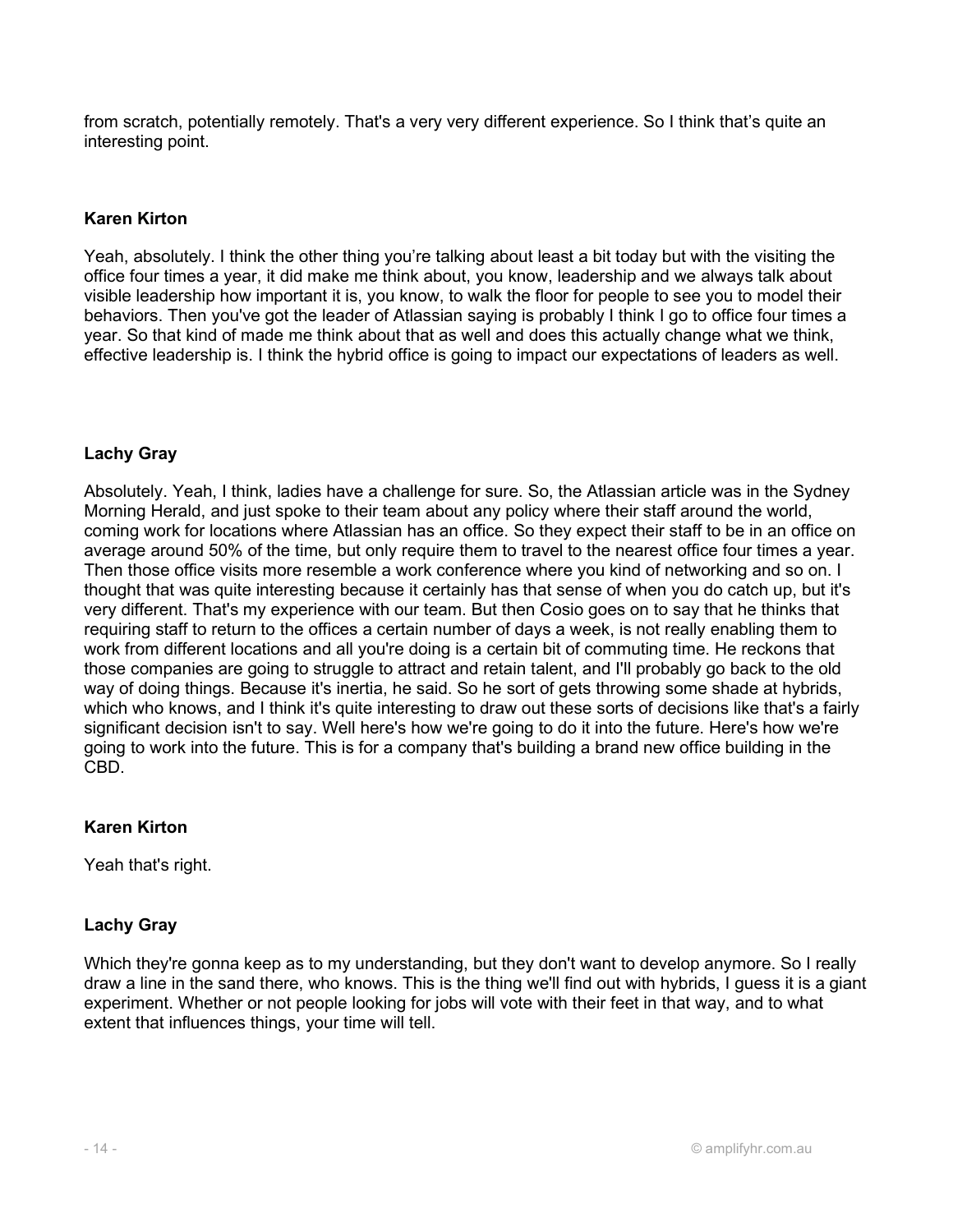Yeah and I think, let's not forget it makes a good headline.

# Lachy Gray

Absolutely.

# Karen Kirton

So I think some of the big tech companies that have come out with very bold statements, yeah there's obviously some strategy there around PR and the tech industry is very difficult at the moment to employ into. So you know that they're trying to make a statement, which is fair enough. But yeah, what does that mean, longer term will be interesting. I remember years ago I saw someone speak. I forgot what the company was. I think it was in New Zealand. They were like an actuarial firm, it was not a very exciting industry and the CEO read some research, and said that, you know, if you pay people for five days but said they only have to work for, they'll be more productive. So you may remember this and so they did it, and it just made headlines around the workforce. Then, the CEO and the HR manager, they'd start doing all these speaking tours across all these different countries. I remember at the time and I met the HR manager. We were having a conversation, yeah absolutely lovely woman but I did wonder if it was very early on in the experiment. I don't know what happened afterwards but the way that they measured success was based on the employees saying that they felt it was better. It's hard to imagine there will be employees that would say, working four days and being paid for five. I keep thinking about that when I'm reading research about productivity of employees at the moment in terms of hybrid work or remote work. A lot of it is based on the employee's perspective. I think we've just got a long way to go. I think there's still a lot of research and experiments that need to be done over the next couple of years to actually determine more that human centric approach, I think, like, as humans, how do we work this. Then once we have that as a baseline, what does that look like in terms of the workplace and then each individual organization within, you know, be able to take that and cherry pick what they need, you know to suit their culture really but that's what I would like to see next rather than just keep on saying these tech founders come out which is fascinating, but it's, I think I need a little bit more scientific study behind this.

# Lachy Gray

Yeah, they are still in the limelight don't they?

# Karen Kirton

Oh yeah, you know. Why not? Your billionaire that can wear jeans to work, then you know. So, actually, I wouldn't want to be a billionaire, I think I feel so guilty with that much money, I'll be giving it away but yeah, I like the idea of people that have had a lot of drive and really great ideas have built great stuff. I think they got a lot to offer the world in general really but maybe not the front pages of the Sydney Morning Herald every week.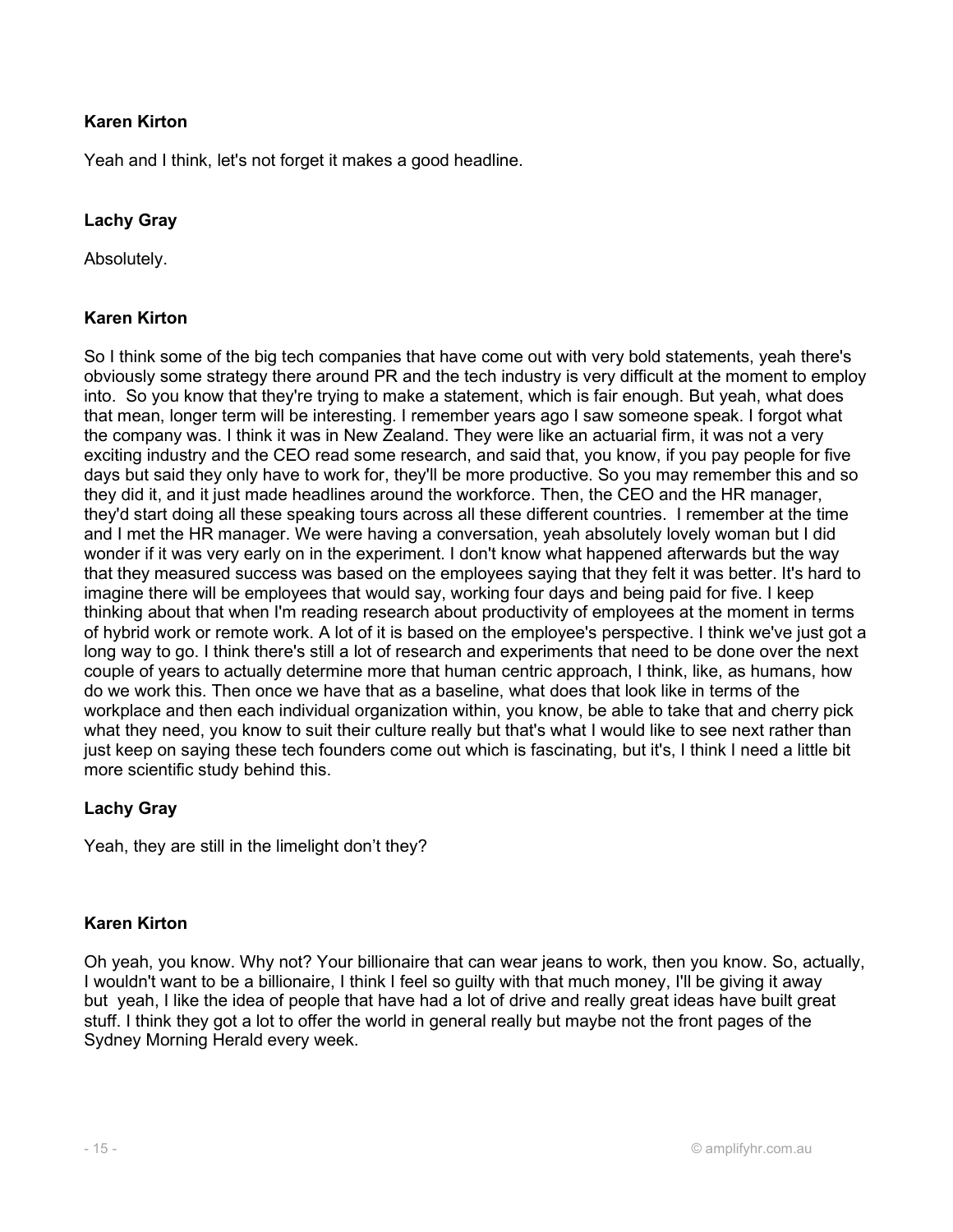# Lachy Gray

Oh yeah, because at the end of day, they don't have any advance information for us. I mean they've just making calls based on what they've seen and their experience. So, yeah, I agree. That's important to remember.

#### Karen Kirton

I.T companies have become where the rock and roll stars haven't known so I'm sure that's why you started a tech company was it?

#### Lachy Gray

Yeah yeah yeah. T shirts and on the front page, hasn't happened.

#### Karen Kirton

That's a shame.

#### Lachy Gray

All right, so question for that matters.

# Karen Kirton

Yes, oh scared.

#### Lachy Gray

No, no, I've been nasty this week which you haven't been in the past

#### Karen Kirton

I was last week.

#### Lachy Gray

For those companies, they are struggling with hybrid work right now, how would you guide them over the next six to 12 months?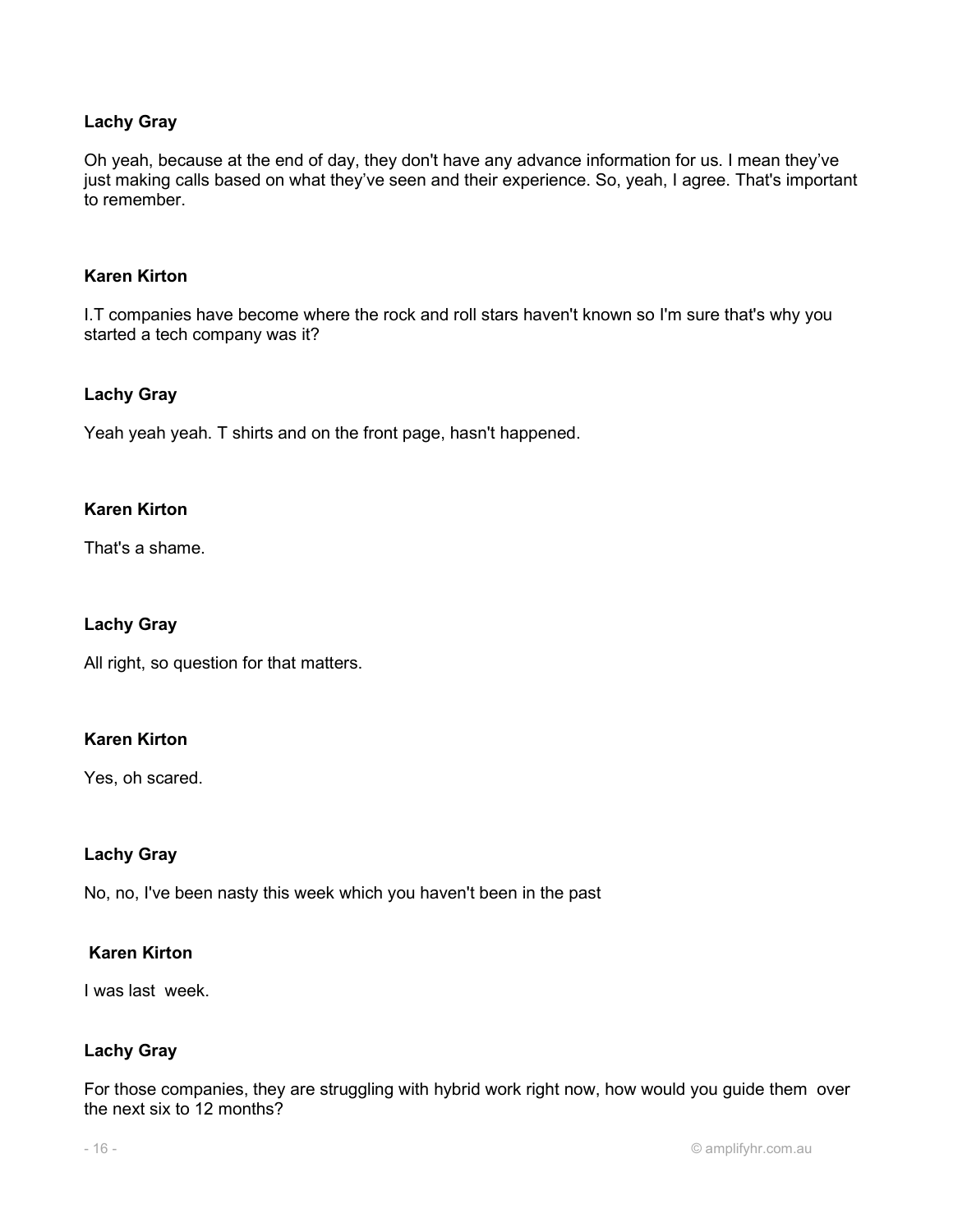Why are they struggling?

# Lachy Gray

I think perhaps there's a disconnect between what the staff want and what the employers and latest want. They're looking for some guidance because it's all getting a bit too hard feeling overwhelmed by all the very obvious various options that they could be doing. They're just not sure. They are just ready to go.

# Karen Kirton

I thought that was gonna be an easy question. That's really hard but all the reasons that we spoke about today. But I think, yeah, probably where I would start is, what's the strategy? What's the purpose of the office? What are you hearing from people? So I was talking to someone the other week, who's an HR manager. She said they all went back to the office two days a week, and then everyone was so unhappy about it they reduced it back now to one day per week. So I think that part of it is understanding. Well, you know, if it's not working then why isn't it working, what can we do about it but I think a couple of key things is you've got to invest in your leaders. So, whatever that strategy is over the next one to three years, you need to make sure that you're investing in your leaders over that period because they've got a much bigger job to do now with harder work. It is not easy. We really need to invest in the skills in people to be able to do that. So I think that's one of the things. I think the other thing is the physical office space which was spoken about so what are you doing about the physical space, because you need to make sure that you're accommodating for people that will be online and offline and the noise and, etc. Also looking at well whenever your lease is up or whatever it is, then what? Because I think that people would be happier going into an office if it wasn't in the CBD, which can create its own problems. So, if you have a list of CBD is generally easy for everyone to get to on public transport. But if you start going into little hubs around the city, it makes it harder for you to find people? So I think there's a bit of strategy around that as well. But yeah, I would say if someone keeps asking for help from that and it probably take almost a day in a room with the senior management team and data from the staff say, okay, what are we hearing what are we saying, you know, what's our business strategy, where are we going to go over the next one to three years and now how do we match our actual how we work strategy to that, because it's big. Part of it's going to be do you want to be on the forefront, or do you want to actually try and keep it a status quo for the moment until we know more until we get more examples of what's happening out there. Yeah, there's a lot of questions that go into that.

# Lachy Gray

Great answer.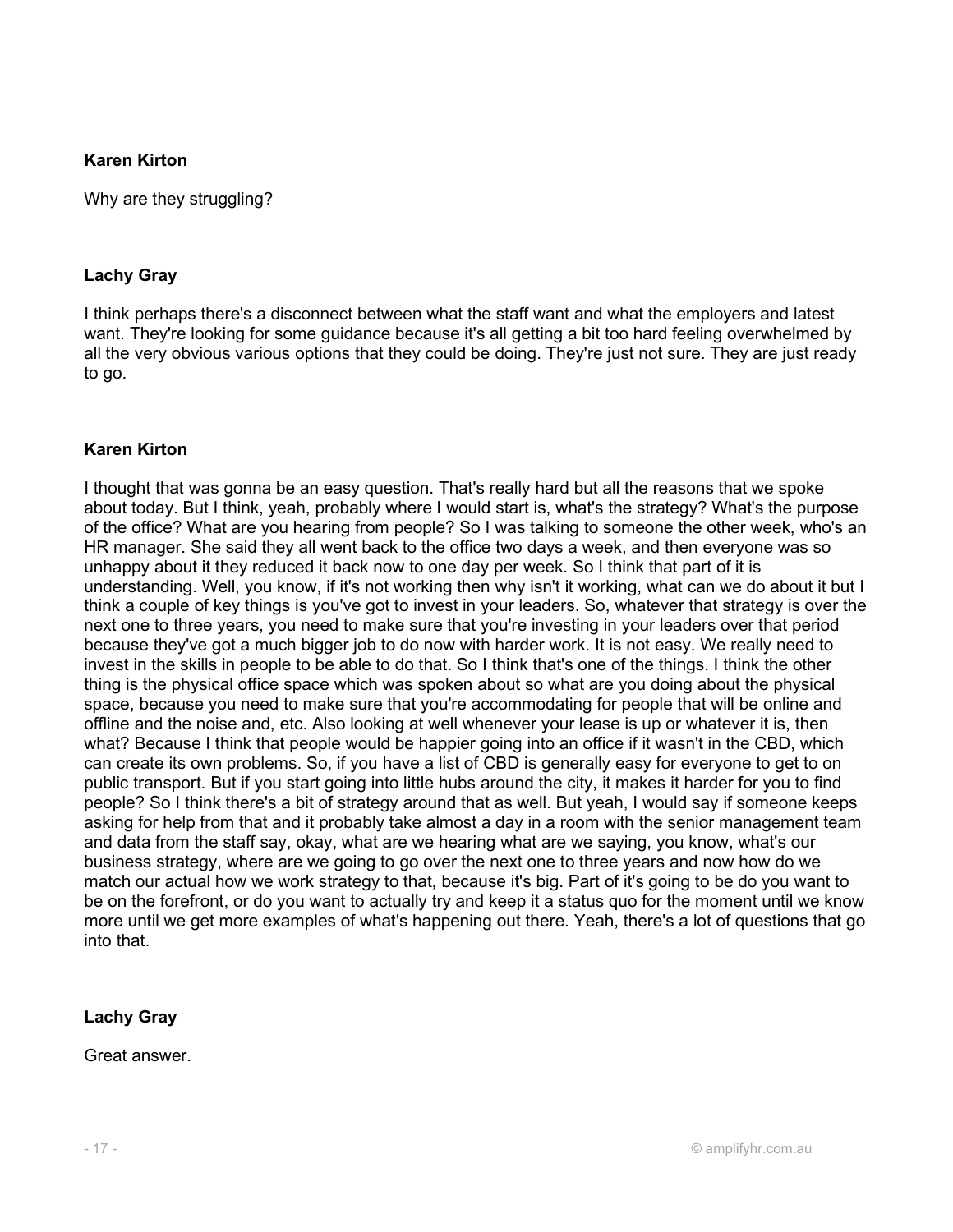Oh, thanks. That was tough.

#### Lachy Gray

That was harder than I thought.

# Karen Kirton

It's really tough.

#### Lachy Gray

I thought that was a great answer. Yeah!

# Karen Kirton

Okay, so my question for you. Now I feel like I need to change it to make it harder but you know one of the reasons that we can sit here and talk for a long time about people and culture is because you have a natural interest in it. I think that, you know, for a lot of managers and leaders they know that people and cultures, important, but they may not necessarily make that intentional time to spend on it so I'm just curious. How much time do you think that you spend on people and culture in your normal work week? Do you think you have the right balance between what you're spending on people and culture and what you're spending on the rest of your business?

# Lachy Gray

That's a really good question because it's something I've been thinking about recently, when I meet business owners trying to ask them. How do you spend time in the week? Everybody allocates time differently. I do spend a fair bit of time on culture. I think because of the arrangement that Mark and I have where he's focused on sales and I am very much focused on the strategy and the team. So I think that definitely influences things. I would spend at least 50% on Team, check-ins, one on ones, planning, communication, thinking about tools and ways to improve our culture, running feedback sessions, and so on. I think it's something that I really believe in and I'm reading a book at the moment called Intelligent Fanatics, which is about a group of leaders, last, probably 80 years who founded businesses who had quite unusual, I think methods, but for the time so these were like Marks and Spencer, the founder of Marks and Spencer, Sole Price who kind of influenced Walmart and Costco and Target and Kmart. They all got this insane return by compound and returned 20% a year. So very successful but to a tee, they all said that their most important investments were their people. I know it's one of those things that kind of gets bandied around but these are people who were doing this. Yeah 60 years ago, when that was not the thing to do. It was still that factory mindset. Where these people were working in